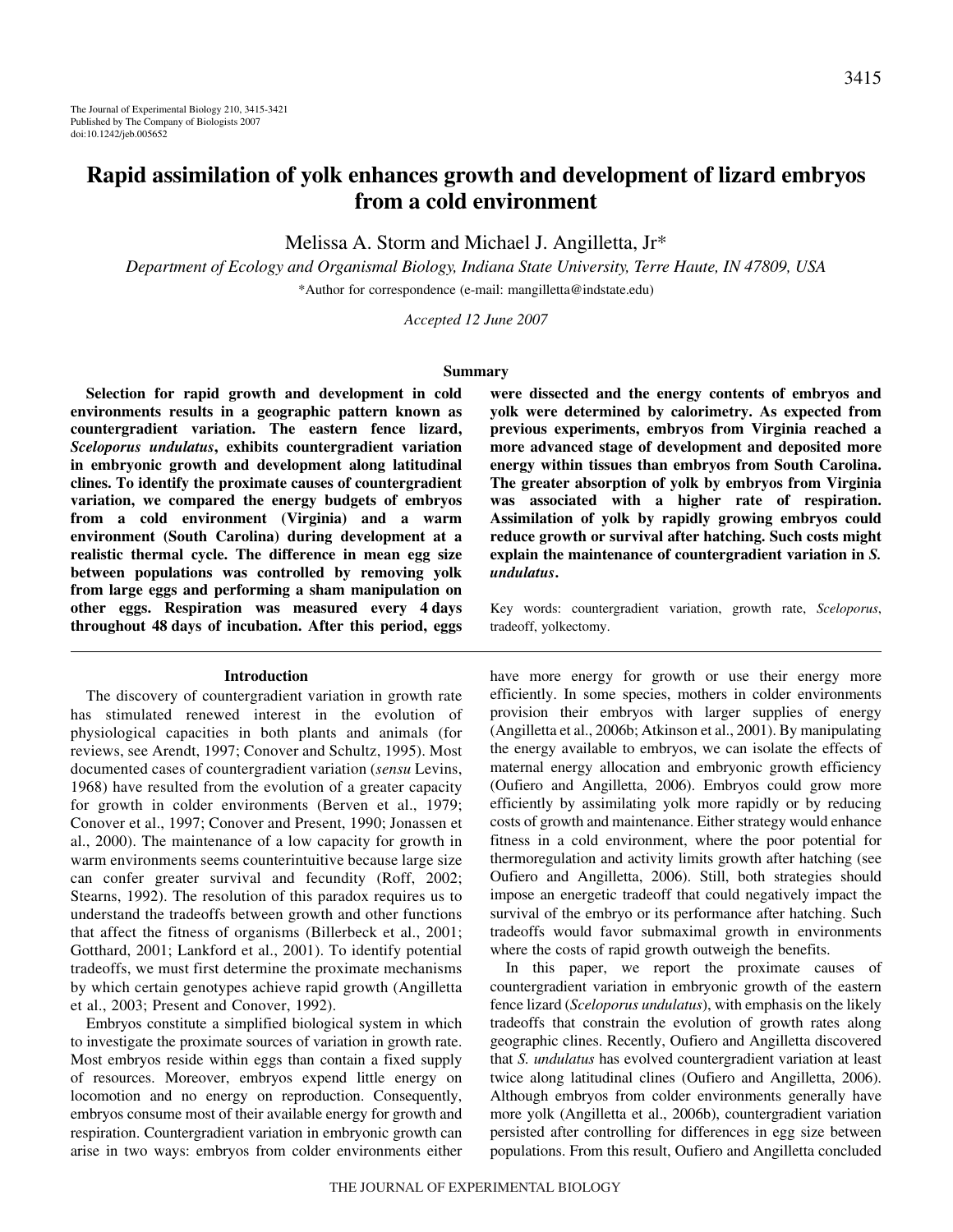# 3416 M. A. Storm and M. J. Angilletta, Jr

that the physiological capacity for growth must have diverged between populations. To determine the proximate mechanisms that underlie differences in embryonic growth efficiency, we compared the energetics of embryos from two of the populations studied previously. As in previous experiments (Sinervo, 1990; Sinervo et al., 1992), we removed yolk from eggs (yolkectomy) to manipulate the energy available to embryos and ameliorate natural differences between populations. Additionally, we controlled the duration of growth by measuring energetics during a fixed period of development. Our results clearly show that embryos from the cold environment fueled their rapid growth by assimilating more yolk, potentially leaving less yolk available for juvenile growth.

# **Materials and methods**

All procedures described in this paper were approved by Indiana State University's Animal Care and Use Committee.

### *Collection and husbandry*

During the spring of 2005, we collected gravid females of *Sceloporus undulatus* (Bosc and Daudin) from Edgefield County, South Carolina, USA (SC) (122-137 m) and Montgomery, Giles, and Craig Counties, Virginia, USA (VA)  $(884-1128 \text{ m})$ . Mean annual air temperature of the area in SC  $(18.0^{\circ}$ C) greatly exceeds that of the area in VA  $(11.0^{\circ}$ C). Both populations belong to the eastern clade of *S. undulatus*, as described by Leaché and Reeder (Leaché and Reeder, 2002).

Lizards were placed individually in cloth bags and were stored in an insulated container for up to 72 h while being transported to Indiana State University. In the laboratory, lizards were placed in glass terraria (38 liters) with a substrate of fine sand. Terraria were kept in an environmental chamber set at a temperature of  $25\pm1\textdegree C$  and a light cycle of 12 h:12 h L:D. An incandescent bulb  $(40 W)$  was placed at one end of each terrarium to enable lizards to thermoregulate. Lizards were fed domestic crickets (*Acheta domesticus*) to satiation every other day. Water was available at all times.

## *Acquisition of eggs*

We acquired eggs by hormonally inducing females to oviposit. Controlling the timing of oviposition served two purposes. First, we could weigh eggs immediately after laying to avoid changes in mass caused by water flux. Second, we could coordinate dates of oviposition among females to synchronize measures of embryonic respiration. Oviposition was induced with an intracoelomic injection of  $\approx 0.5$  ml of oxytocin (20 USP; The Butler Company, Columbus, OH, USA). Although this procedure probably reduced the initial stage of development for some embryos (Parker et al., 2004), we have no reason to believe that hormonal induction would have affected mean developmental stage more in one population than the other (see Oufiero and Angilletta, 2006). After induction, each lizard was placed in a plastic container (4 liters) with a substrate of moist sand. These containers were kept in a dark incubator set at 30°C. We monitored females closely for up to nine hours or until palpation revealed that all eggs had been deposited. Freshly laid eggs were assigned unique marks for identification and were weighed to the nearest 0.01 mg.

# *Manipulation of egg size*

Eggs received one of three treatments: (1) incubation after removal of yolk (yolkectomized eggs), (2) incubation after a sham manipulation (sham eggs) or (3) incubation without manipulation (control eggs). Females from VA generally produce larger eggs than females from SC (Oufiero and Angilletta, 2006). Therefore, eggs from VA received yolkectomy, sham and control treatments (12, 13 and 11 eggs, respectively), but eggs from SC received only sham and control treatments (17 and 19 eggs, respectively). To avoid pseudoreplication, only one egg from each clutch was randomly assigned to each treatment; uneven sample sizes reflect mortality of eggs in some treatments. Additionally, one egg from each clutch was frozen at –60°C on the day of oviposition. These eggs were used to estimate the energy available to embryos (see below). To yolkectomize eggs, we used a syringe to aspirate 30–100 mg of yolk  $(60\pm 20$  mg, mean  $\pm$  s.d.), depending on the initial mass of the egg. Sham eggs were pierced with a needle but no yolk was removed. Control eggs were handled briefly but were incubated without further manipulation.

#### *Incubation of eggs*

Eggs were incubated in plastic containers  $(10 \times 10 \times 6$  cm) containing a substrate of fine sand (100% silica). The water content of the sand was maintained at 1% of total mass, yielding a water potential of  $-10$  kPa (Oufiero and Angilletta, 2006). To avoid conflating effects of incubation and source environments, no more than one egg from each population was incubated in each container. These containers were kept in two programmable incubators (Model KB 115; Brinkman Instruments, Westbury, NY, USA), which maintained a daily cycle of temperatures ranging from 20 to 34°C [see fig. 3 of (Oufiero and Angilletta, 2006)]. This thermal cycle resembles those of natural nests in New Jersey and Virginia (Angilletta et al., 2005; Warner and Andrews, 2002). Although we do not know the temperatures of nests in SC, differences in growth and development between populations did not depend on incubation temperature in a previous experiment (Oufiero and Angilletta, 2006). We shuffled the containers within and between incubators every 2-days to minimize effects of thermal gradients; nevertheless, gradients in temperature within each incubator were trivial  $(\leq 0.5^{\circ}C)$ , as verified by temperature loggers that we placed inside containers (Thermochron iButton; Maxim Integrated Products, Sunnyvale, CA, USA). Every 4 days, we replaced water that had evaporated from each container to minimize changes in water potential during development.

After 48 days of incubation, eggs were stored at  $-60^{\circ}$ C until we could determine developmental stages and energy contents. We chose to end development after 48 days for two reasons. First, metabolic rate increases approximately linearly during this period, which simplified our models of embryonic respiration (see below). Second, embryos from both populations require more than 48 days to complete development, which ensured that no lizards would hatch before the end of our experiment. Mean incubation periods of sister embryos from VA and SC were  $66.9\pm3.1$  days and  $76.0\pm2.2$  days, respectively (P. H. Niewiarowski, M.J.A. and M.A.S., manuscript in review),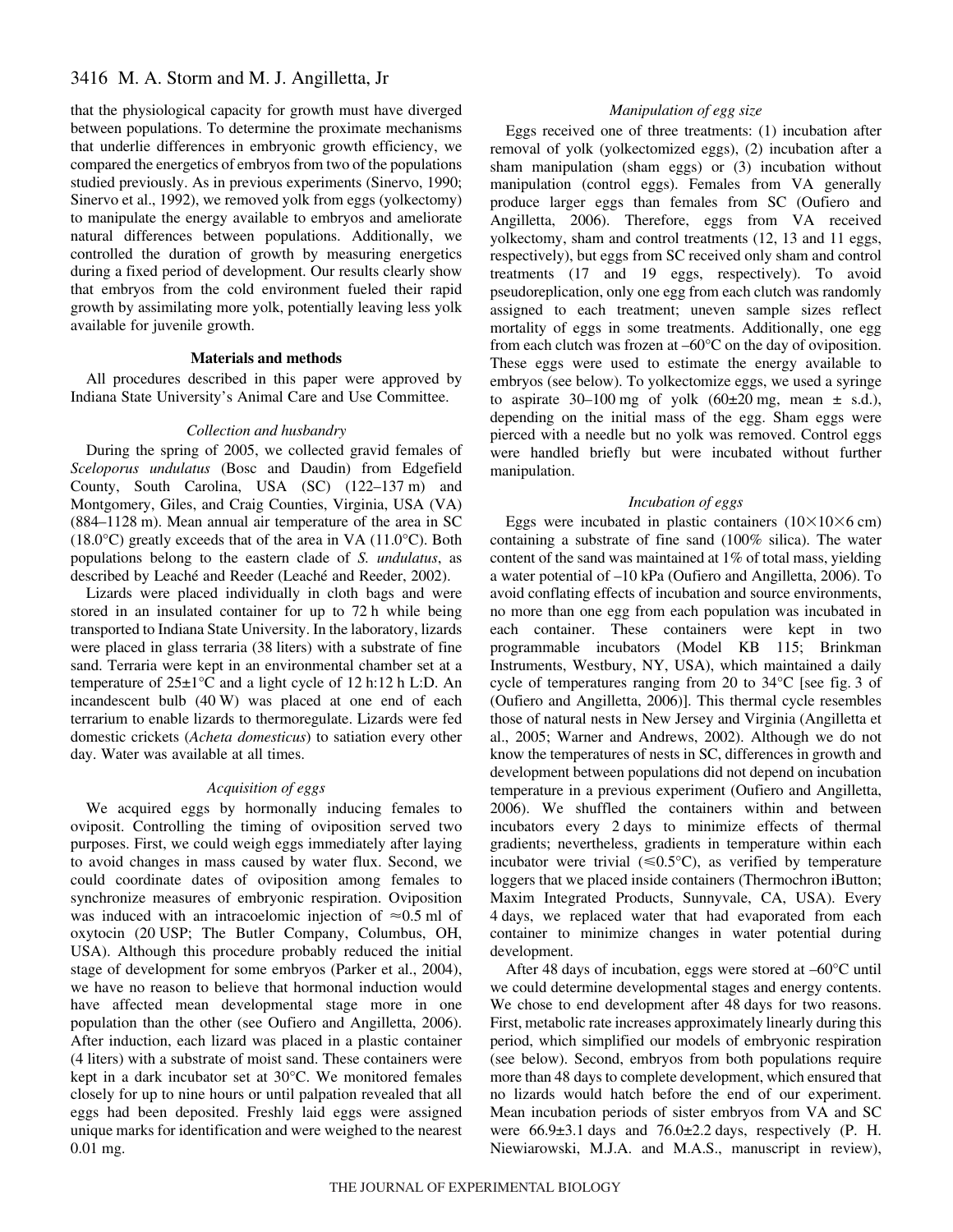which suggests that embryos from VA and SC completed approximately 72% and 63% of their incubation period during the experiment.

### *Embryonic respiration*

For a subset of embryos, we estimated the energy expended on maintenance and development from measures of respiration. At set intervals throughout incubation, we recorded the oxygen consumption of embryos by closed-system respirometry (Model TR-3; Sable Systems, Las Vegas, NV, USA). These recordings began one day after oviposition and were repeated every 4 days until eggs were sacrificed.

Each recording lasted 24 h, such that respiration could be summed over an entire thermal cycle. Prior to a recording, eggs were removed from their containers, cleaned of adhering sand and weighed to the nearest 0.01 mg. Each egg was placed on a piece of sterile cotton in a plastic dish. To prevent dehydration during respirometry, 1 ml of distilled water was added to the cotton. The dish was then positioned inside a clean, glass chamber (250 ml). Sealed chambers were placed in the same programmable incubators that housed the incubation containers. To ensure that embryonic temperatures equaled the air temperature of the incubator, chambers were placed in the incubators at least 1 h prior to measures of respiration. During this time, we calibrated the oxygen analyzer (Model FC-1; Sable Systems) with a gas of known concentration. Recordings always commenced at 16.00 h. Initially, all chambers were flushed sequentially with air purged of water and carbon dioxide by a gas generator (Model 75-45; Parker Hannifin Corp., Haverhill, MA, USA). Each chamber was flushed again at 12 and 24 h after the initial flush. At each flush, all air from the chamber was passed through the oxygen analyzer at a known rate. A computer controlled the sequential flushing of chambers to ensure that each chamber was sealed for a precise duration between recordings. Given our measures of oxygen concentration and flow rate, we could calculate the total volume of oxygen consumed while the chamber was sealed. Daily energy expenditure was calculated as the sum of oxygen consumption during the sequential 12-h periods. Although each recording ended at 04.00 h, eggs were not returned to their incubation containers until  $08.00-10.00$  h. Thus, eggs spent about 40<sup>h</sup> within chambers during each recording. Nevertheless, these eggs developed similarly to eggs incubated without measures of respiration.

Total respiration was estimated by integrating rates of energy expenditure over incubation. Each recording was analyzed by a computer program (CONVOL; Sable Systems) to generate a daily rate of oxygen consumption (ml day<sup>-1</sup>). These rates were converted to energy expenditure  $(J \, day^{-1})$  by assuming that embryos catabolized protein and lipid in equal quantities  $[19.05 \text{ J} \text{ ml}^{-1}$  of O<sub>2</sub> (Nagy, 1983)] – an assumption supported by the energy densities of eggs (Oufiero et al., 2007) and the respiratory quotients of embryos (Thompson and Russell, 1998; Thompson and Russell, 1999; Thompson and Stewart, 1997). Because we made repeated measures of respiration, we fit a linear model to each embryo's change in daily respiration. All models described respiration extremely well (median  $r^2$ =0.95; range=0.70–0.99). By integrating the fitted models, we obtained each embryo's total respiration during incubation (J).

In our analyses, we included only eggs that appeared to contain healthy embryos throughout incubation. For the population from VA, we included 7, 8 and 5 eggs from the yolkectomy, sham and control treatments, respectively. For the population from SC, we included 9 and 10 eggs from the sham and control treatments, respectively.

# *Developmental stages*

After 48 days of incubation, we determined the developmental stages of embryos by microscopy. Eggs were warmed from –60 to –2°C in pre-weighed aluminum pans. Each egg was cut superficially on one side, and the shell was separated from the embryo and membranes. Once the embryo had thawed to room temperature, the yolk sac and chorioallantoic membrane were separated from the embryo. Because eggs frozen at oviposition lacked discernable embryos, these eggs were separated into shell and internal contents only. Shells, yolk sacs and embryos were weighed individually to the nearest 0.01 mg. Embryos were placed on ice and were examined with a dissecting microscope (Model DP12; Olympus, Center Valley, PA, USA). Developmental stages were scored using the system of DuFaure and Hubert (DuFaure and Hubert, 1961). Because some embryos were between discrete stages, we scored development to the nearest half stage. Scoring by half stages was based on the following criteria: (1) the degree to which digits and scales had developed on the hands, (2) the degree to which pigment and scales had developed on the head and (3) the degree to which eyelids had formed. Embryos at half-stages displayed either incomplete development of stage-defining characteristics or a combination of characteristics from two sequential stages. After dissection, the components of each egg were dried to a constant mass at 50°C.

### *Energetics of embryos*

To estimate the assimilation and expenditure of energy, we determined the caloric contents of yolk sacs and embryonic tissues *via* bomb calorimetry. Dry samples were homogenized and pressed into one or two pellets weighing at least 20 mg. Prior to calorimetry, these pellets were stored in nitrogen-filled vials at –60°C. Some samples of embryonic tissue were too small to combust directly  $( $20 \text{ mg}$ ); these samples were mixed$ with benzoic acid to yield samples that were large enough to combust. After combusting the mixed samples, we used their energy density and the energy density of benzoic acid to calculate the energy density of the embryo. Shells were not formed into pellets because they contained mostly minerals that would not combust. Samples were combusted in a semimicro bomb calorimeter (Model 1420; Parr Instruments Company, Moline, IL, USA). The calorimeter was calibrated with benzoic acid several times per day. After combustion, the energy density of each sample was multiplied by its dry mass to yield its energy content. Hereafter, we refer to the energy contents of embryos and yolk as embryonic growth and residual yolk, respectively.

The energy available to each embryo was estimated from calorimetry of the eggs frozen at oviposition. Because we froze one egg from each clutch, we could use its yolk to estimate the energy available to its siblings. This method avoids the accumulation of error inherent in summing components of an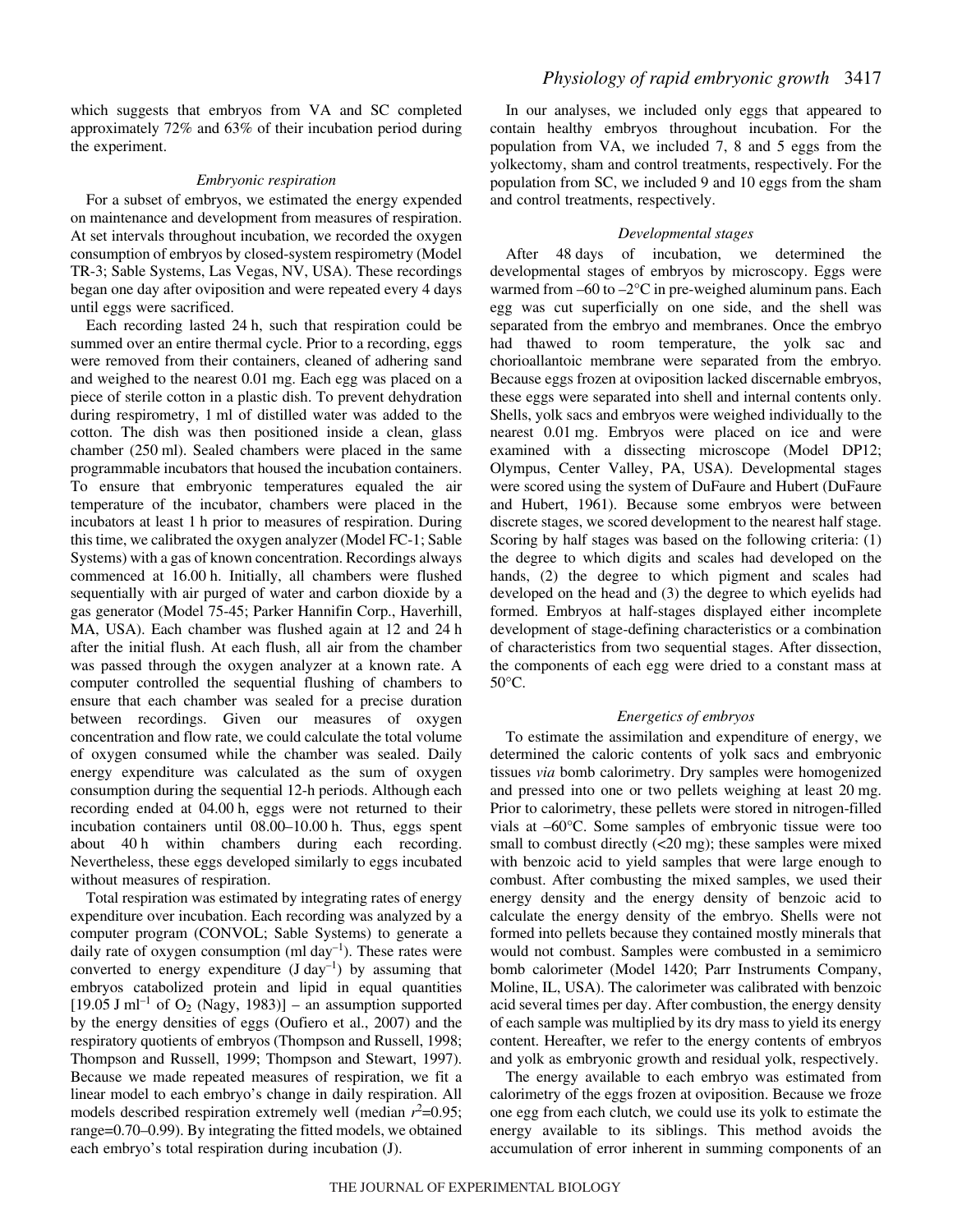energy budget (Thompson et al., 2001) and provides accurate estimates of energy availability in *S. undulatus* (dry masses generally differ by less than 5% between sister eggs; C. E. Oufiero and M.J.A., unpublished data). To estimate the energy available to a yolkectomized egg, we assumed yolk comprised equal quantities of lipid and protein (Thompson and Speake, 2002) and calculated the energy removed by yolkectomy (see Oufiero and Angilletta, 2006).

#### *Statistical analyses*

We used analysis of covariance (ANCOVA) to examine the effects of population on developmental stage, embryonic growth and residual yolk. In each model, the effect of treatment (yolkectomy, sham or control) was nested within the effect of population (VA or SC). The initial energy in each egg was used as a covariate. A similar analysis was used to compare respiration between populations and among treatments. For our comparison of total respiration (J), we used embryonic growth (J) as a covariate; therefore, a significant difference between populations would indicate a difference in the cost of growth, defined as the slope of the relationship between growth and respiration (Wieser, 1994). Additionally, we compared rates of respiration near the end of incubation (day 45), using embryonic dry mass as a covariate. Prior to each analysis, we assessed whether slopes of the relationship between the covariate and the dependent variable differed between populations; when slopes differed, we based our conclusions on a model that included the interaction between the effects of the covariate and the population (see Engqvist, 2005). All analyses were performed with Statistica 6.0 (StatSoft Inc., Tulsa, OK, USA). Descriptive statistics are reported as means  $\pm$  95% confidence intervals.

#### **Results**

To compare the growth and development of embryos from VA and SC over a similar range of egg sizes, we yolkectomized some eggs from VA and sham-manipulated other eggs from VA and SC. Yolkectomy reduced the mean egg mass from 0.43 g  $(\pm 0.01)$  to 0.37 g, which was identical to the mean mass of control eggs from SC  $(0.37\pm0.01)$ g). We were primarily interested in the effect of population, but we also wished to know whether our manipulation of egg size introduced artifacts in our results. Because we used initial energy as a covariate, a significant effect of treatment would mean that embryos in small eggs created by yolkectomy differed from embryos in naturally small eggs. Fortunately, neither developmental stage (*F*3,66=0.33, *P*=0.80) nor embryonic growth (*F*3,66=0.88, *P*=0.46) differed among treatments. Furthermore, manipulations of egg size did not affect the total respiration during incubation  $(F_{3,33}=0.18, P=0.91)$  or the respiration on day 45 of incubation (separate slopes ANCOVA; *F*3,31=0.42, *P*=0.74). Thus, neither actual nor sham manipulation of egg size created artifacts that should influence our interpretation of the data.

As expected from previous experiments (Oufiero and Angilletta, 2006), embryos from VA developed and grew more rapidly than embryos from SC, even when both had similar quantities of energy at oviposition (see Fig. 1 and Fig. 2). Embryos from VA were about half a stage more developed after 48 days of incubation than were embryos from SC  $(F_{1,66}=5.74,$ 



Fig. 1. Embryos from VA developed more rapidly than embryos from SC. After 48 days of incubation, embryos from VA ( $N=36$ ) and SC  $(N=36)$  reached stages  $37.4\pm0.3$  and  $37.0\pm0.3$ , respectively. Yolk manipulation did not affect the development of embryos. Data were adjusted for initial energy by ANCOVA. Error bars represent 95% confidence intervals of means for each treatment.

*P*=0.02). In other words, embryos from VA had better-defined scales on their hands, more pigmentation on their fingers and greater development of their eyelids. Furthermore, embryos from VA contained 60% more energy in their tissues than embryos from SC (*F*1,66=28.99, *P*<0.00001). The relatively rapid growth of embryos from VA resulted from a greater assimilation of yolk rather than a reduction in maintenance. Embryos from VA had less residual yolk after 48 days of incubation than embryos from SC (Fig. 3), even after adjusting residual yolk for initial energy  $(F_{1,66}=15.45, P<0.001)$ . The difference in mean residual yolk between populations was nearly energetically equivalent to the difference in growth (see Fig. 2 and Fig. 3). Still, the rapid assimilation of energy by embryos from VA appears to have imposed an energetic cost (Fig.·4). Based on our ANCOVA, the 'cost of growth' (*sensu* Wieser, 1994) was approximately half a Joule of respiration per Joule of tissue (β=0.57±0.27;  $F_{1,33}=19.12$ ,  $P<0.001$ ). But even



Fig. 2. Embryos from VA grew more rapidly than embryos from SC. Mean investments in growth were  $792\pm76$  J and  $481\pm58$  J for embryos from VA (*N*=36) and SC (*N*=36), respectively. Yolk manipulation did not affect the growth of embryos. Data were adjusted for initial energy by ANCOVA. Error bars represent 95% confidence intervals of means for each treatment.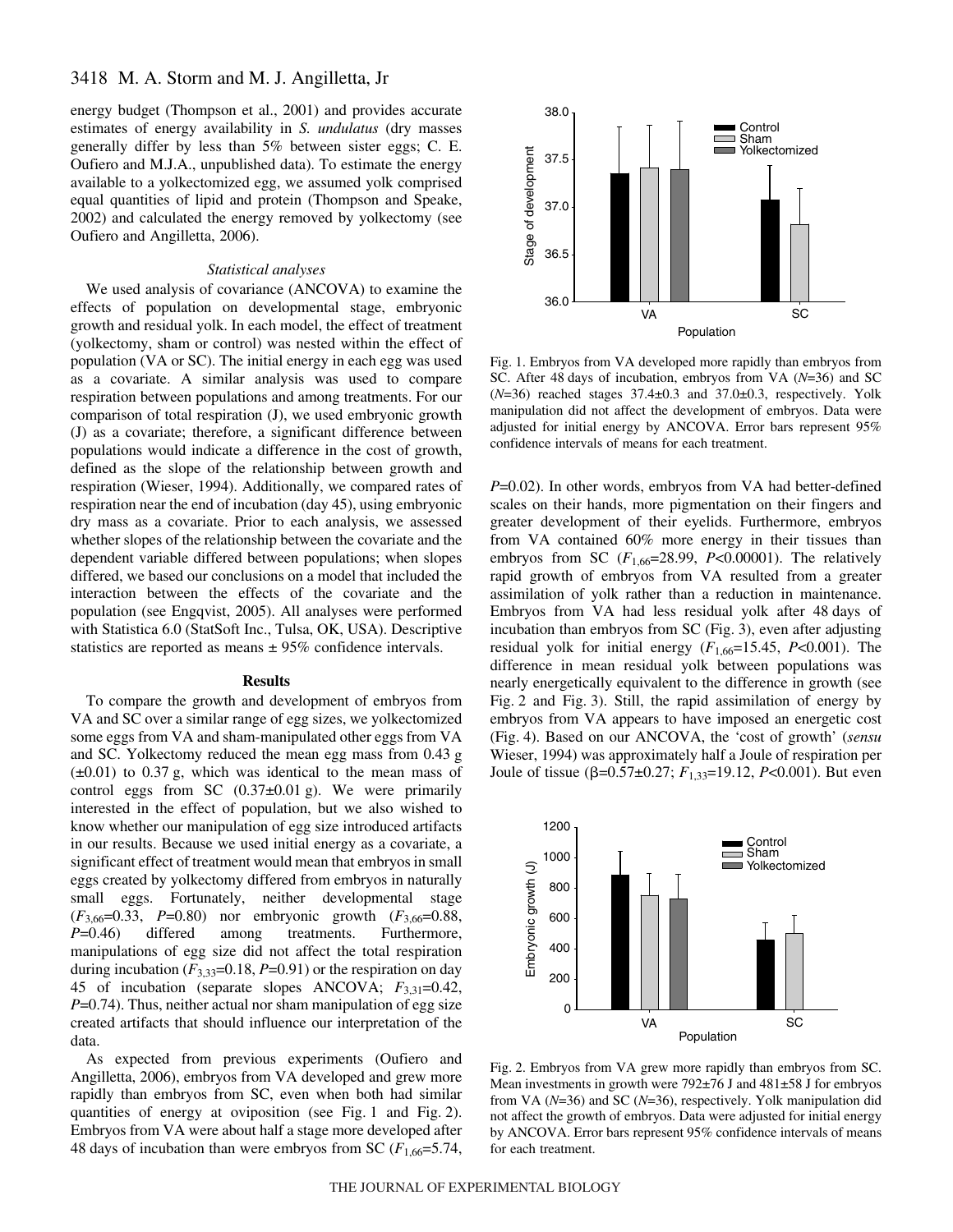

Fig. 3. Embryos from VA assimilated more yolk than embryos from SC. Mean quantities of residual yolk were 2277±126 J and 2628±126 J for embryos from VA (*N*=36) and SC (*N*=36), respectively. Yolk manipulation did not affect the assimilation of yolk by embryos. Data were adjusted for initial energy by ANCOVA. Error bars represent 95% confidence intervals of means for each treatment.

after we adjusted for variation in embryonic growth, the total respiration of embryos from VA exceeded that of embryos from SC (*F*1,33=6.79, *P*=0.01). Moreover, embryos from VA respired more than embryos from SC on day 45 (separate slopes ANCOVA; *F*1,31=5.34, *P*=0.03). Because both comparisons were made after adjusting respiration for embryonic growth, these differences indicate a relatively high cost of growth for the rapidly growing embryos from VA.

#### **Discussion**

Our results confirm the existence of countergradient variation in the embryonic growth and development of *S. undulatus*. Previously, countergradient variation in developmental rate was inferred from comparisons of incubation periods (Oufiero and Angilletta, 2006). However, incubation periods may not reflect developmental rates because an embryo could remain in the egg after reaching its final developmental stage. By directly measuring development during a fixed period, we found that embryos from a cold environment (VA) had reached a later stage than embryos from a warm environment (SC). Moreover, embryos from VA had deposited more energy within their tissues than embryos from SC. This countergradient variation in growth and development resembles that documented in other species of animals, including insects (Neat et al., 1995), crustaceans (Lonsdale and Levinton, 1985), fish (Conover, 1990; Imsland et al., 2000b; Purchase and Brown, 2000), amphibians (Berven, 1982) and reptiles (Qualls and Shine, 1998). For most of these species, biologists have yet to identify the proximate and ultimate mechanisms that gave rise to these patterns.

Two proximate mechanisms can lead to countergradient variation along thermal clines: genotypes from cold environments either assimilate more energy or grow more efficiently than genotypes from warm environments. In certain species, we know that greater assimilation by rapidly growing genotypes generates countergradient variation (Conover and Present, 1990; Jonassen et al., 2000; Nicieza et al., 1994). In other species, this phenomenon appears to result from



Fig. 4. Both the total respiration (A) and respiration during day 45 (B) were greater for embryos from VA than they were for embryos from SC. Total respiration was  $1291\pm52$  J and  $1191\pm53$  J for embryos from VA (*N*=20) and SC (*N*=19), respectively. Respiration during day 45 was  $1.71\pm0.13$  J h<sup>-1</sup> and  $1.62\pm0.13$  J h<sup>-1</sup> for embryos from VA (*N*=19) and SC (*N*=19), respectively. Yolk manipulation did not affect the respiration of embryos. Data were adjusted for embryonic growth or embryonic mass by ANCOVA (see text for details). Error bars

differences in the allocation of energy between growth and maintenance (Imsland et al., 2000a; Imsland et al., 2000b; Malloy and Targett, 1994; Neat et al., 1995). In *S. undulatus*, embryos from VA grew faster than embryos from SC by assimilating energy more rapidly. Rapid assimilation of yolk by embryos from VA could explain their correspondingly high rates of respiration. During the 48 days of incubation, embryos from VA expended 8% more energy on respiration than embryos from SC (see Fig. 4A). Presumably, a relatively high rate of respiration reflects a greater need to generate ATP for maintenance, development and growth. For example, rapid growth and development should require extensive extraembryonic membranes for transferring nutrients and wastes. The maintenance and function of membranes directly limits the capacity for anabolism and constitutes a major cost of living (Else and Hulbert, 2003). Other likely sources of variation in respiration between populations include protein turnover and tissue remodeling associated with development.

Although metabolic costs were relatively high for rapidly growing embryos, a reduction in the incubation period resulting from rapid development helps to compensate for this expense. In other words, an individual that hatches earlier will need less energy to maintain itself as an embryo (Angilletta et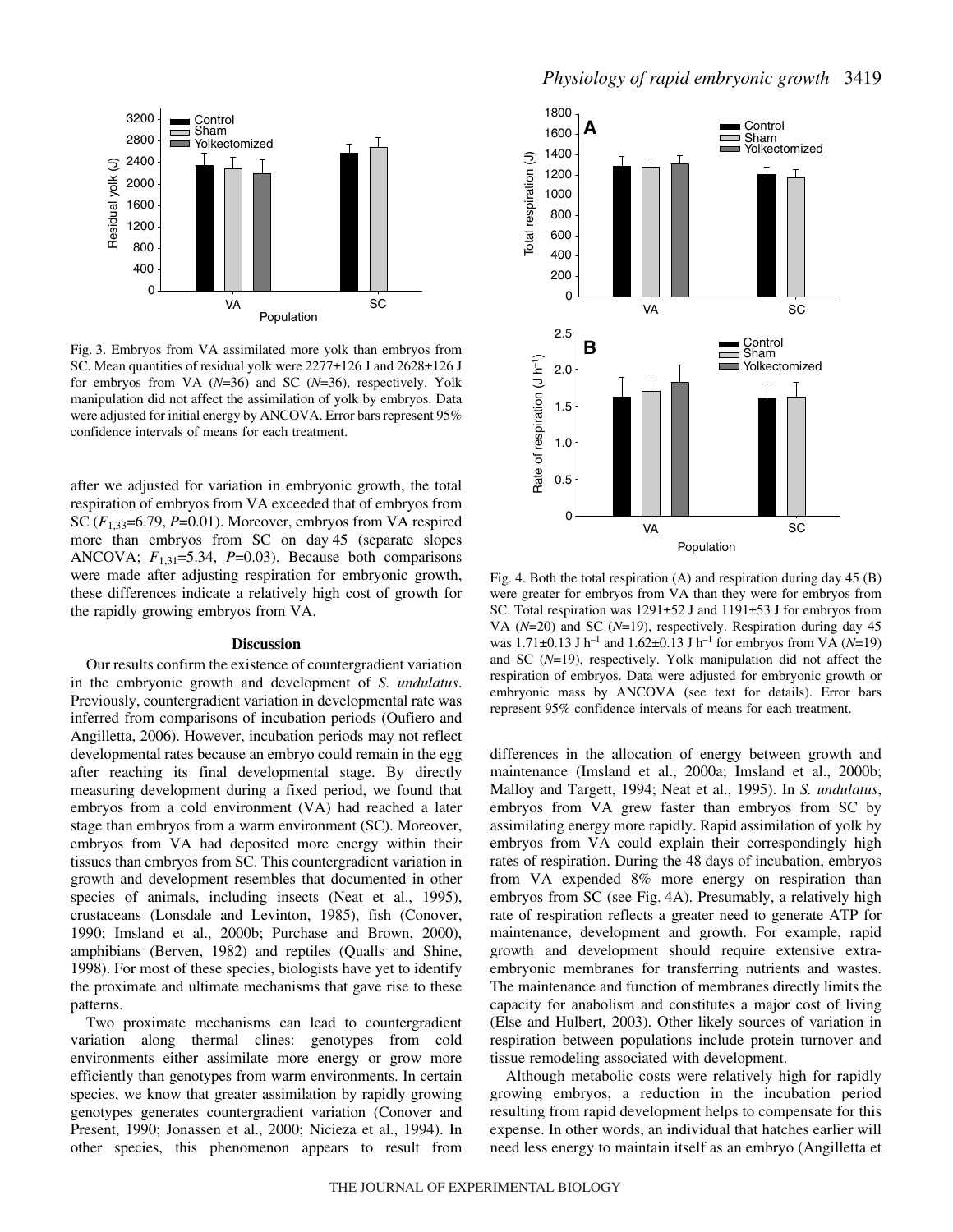# 3420 M. A. Storm and M. J. Angilletta, Jr

al., 2006a). We can use our measures of respiration to conservatively estimate the energy saved by rapid development. Towards the end of the 48 days of incubation, embryos from VA expended about  $40 \text{ J day}^{-1}$ . Because lizards from VA complete incubation as many as 8 days earlier than lizards from SC do (Oufiero and Angilletta, 2006), the savings could amount to 320 J. This conservative estimate does not account for the fact that rates of respiration during development would ultimately exceed 40 J day<sup>-1</sup> (Angilletta et al., 2000). To put this energetic saving in perspective, the mean respiration of an embryo from VA exceeded that of an embryo from SC by only  $100J$  during the first 48 days of incubation. Therefore, we believe the energetic savings resulting from rapid development more than compensate for the higher rate of energy expenditure.

High rates of energy assimilation by embryos should lead to tradeoffs that affect fitness. In other life stages, greater assimilation carries a cost of predation risk (Gotthard, 2000; Lankford et al., 2001). In embryos, costs of assimilation could arise in different ways. For example, residual yolk can enhance growth or survival after hatching (Ji and Sun, 2000; Ji et al., 1997; Pandav et al., 2006; Troyer, 1987). In a companion study (P. H. Niewiarowski, M.J.A. and M.A.S., manuscript in review), we measured the growth of hatchlings from VA and SC over a period of 60 days. We found that lizards from VA grew slower after hatching than lizards from SC. To our surprise, this difference between populations was inconsistent with the variation among individuals; within both populations, lizards that grew rapidly as embryos also grew rapidly as hatchlings. At present, we do not know the cause of these complex patterns. Nevertheless, we suspect the tradeoffs imposed by rapid embryonic growth occur primarily in natural environments. Hatchlings with low energy reserves would need to forage more intensely during the first few days of life, when their inexperience with predators and ignorance of their surroundings make them particularly vulnerable. This cost of embryonic growth cannot be observed in an artificial environment with unlimited food and no predators.

If rapid embryonic growth does impose a cost, we should detect this cost through field experiments. First, we could release hatchlings from VA and SC into natural environments and compare their growth and survival (Sinervo, 1990; Warner and Andrews, 2003). Second, we could directly manipulate the residual yolk of hatchlings to assess whether energy assimilation during the embryonic stage trades off with physiological performance during the juvenile stage. By directly manipulating residual yolk, rather than egg size, we could avoid confounding the effects of residual yolk and hatchling size. For example, Troyer cleverly removed iguanas from their shells and tied off their yolk sac to prevent further absorption; these manipulated animals grew less than sham-manipulated and unmanipulated animals (Troyer, 1987). Similarly, Radder and colleagues (Radder et al., 2007) surgically removed residual yolk from hatchling lizards. In contrast to Troyer (Troyer, 1987), these investigators observed no differences in growth among manipulated, sham-manipulated and unmanipulated lizards. Unfortunately, these procedures only decrease residual yolk, whereas manipulations of egg size could either increase or decrease residual yolk. Still, we could reduce the residual yolk

of lizards from SC to determine whether manipulated individuals suffer poor performance. Such experiments could reveal tradeoffs between embryonic growth and juvenile performance that maintain countergradient variation.

We thank Peter Niewiarowski, Karen Blake and Jonathan Storm for helping to collect lizards. Somayeh Semati and Rebekah Borders assisted with husbandry and respirometry. Financial support was provided by the Indiana State University's School of Graduate Studies and the Indiana Academy of Science. Scientific collecting permits were granted by the states of Virginia and South Carolina.

#### **References**

- **Angilletta, M. J., Winters, R. S. and Dunham, A. E.** (2000). Thermal effects on the energetics of lizard embryos: implications for hatchling phenotypes. *Ecology* **81**, 2957-2968.
- **Angilletta, M. J., Wilson, R. S., Navas, C. A. and James, R. S.** (2003). Tradeoffs and the evolution of thermal reaction norms. *Trends Ecol. Evol.* **18**, 234-240.
- **Angilletta, M. J., Oufiero, C. E. and Sears, M. W.** (2005). Thermal adaptation of maternal and embryonic phenotypes in a geographically widespread lizard. In *Animals and Environments* (ed. S. Morris and A. Vosloo), pp. 258-266. Amsterdam: Elsevier Press.
- **Angilletta, M. J., Lee, V. and Silva, A. C.** (2006a). Energetics of lizard embryos are not canalized by thermal acclimation. *Physiol. Biochem. Zool.* **79**, 573-580.
- **Angilletta, M. J., Oufiero, C. E. and Leaché, A. D.** (2006b). Direct and indirect effects of environmental temperature on the evolution of reproductive strategies: an information-theoretic approach. *Am. Nat.* **168**, E123-E135.
- **Arendt, J. D.** (1997). Adaptive intrinsic growth rates: an integration across taxa. *Q. Rev. Biol.* **72**, 149-177.
- **Atkinson, D., Morley, S. A., Weetman, D. and Hughes, R. N.** (2001). Offspring size responses to maternal temperature in ectotherms. In *Environment and Animal Development: Genes, Life Histories and Plasticity* (ed. D. Atkinson and M. Thorndyke), pp. 269-285. Oxford: Bios Scientific Publishers.
- **Berven, K. A.** (1982). The genetic basis of altitudinal variation in the wood frog *Rana sylvatica*. II. An experimental analysis of larval development. *Oecologia* **52**, 360-369.
- **Berven, K. A., Gill, D. E. and Smith-Gill, S. J.** (1979). Counter-gradient selection in the green frog, *Rana clamitans*. *Evolution* **33**, 609-623.
- **Billerbeck, J. M., Lankford, T. E. and Conover, D. O.** (2001). Evolution of intrinsic growth and energy acquisition rates. I. Trade-offs with swimming performance in *Menidia menidia*. *Evolution* **55**, 1863-1872.
- **Conover, D. O.** (1990). The relationship between capacity for growth and length of growing season: evidence for and implications of countergradient variation. *Trans. Am. Fish. Soc.* **119**, 416-430.
- **Conover, D. O. and Present, T. M. C.** (1990). Countergradient variation in growth rate: compensation for length of the growing season among Atlantic silversides from different latitudes. *Oecologia* **83**, 316-324.
- **Conover, D. O. and Schultz, E. T.** (1995). Phenotypic similarity and the evolutionary significance of countergradient variation. *Trends Ecol. Evol.* **10**, 248-252.
- **Conover, D. O., Brown, J. J. and Ehtisham, A.** (1997). Countergradient variation in growth of young striped bass (*Morone saxatilis*) from different latitudes. *Can. J. Fish. Aquat. Sci.* **54**, 2401-2409.
- **DuFaure, J. P. and Hubert, J.** (1961). Table de developpement du lezard vivipare: *Lacerta* (*Zootoca*) *vivipara* Jacquin. *Arch. Anat. Microsc. Morphol. Exp.* **50**, 309-328.
- **Else, P. L. and Hulbert, A. J.** (2003). Membranes as metabolic pacemakers. *Clin. Exp. Pharmacol. Physiol.* **30**, 559-564.
- **Engqvist, L.** (2005). The mistreatment of covariate interaction terms in linear model analyses of behavioural and evolutionary ecology studies. *Anim. Behav.* **70**, 967-971.
- **Gotthard, K.** (2000). Increased risk of predation as a cost of high growth rate: an experimental test in a butterfly. *J. Anim. Ecol.* **69**, 896-902.
- **Gotthard, K.** (2001). Growth strategies of ectothermic animals in temperate environments. In *Animal Developmental Ecology* (ed. D. Atkinson and M. Thorndyke), pp. 287-304. Oxford: BIOS Scientific.
- **Imsland, A. K., Jonassen, T. M., Stefansson, S. O., Kadowaki, S. and Berntssen, M. H. G.** (2000a). Intraspecific differences in physiological